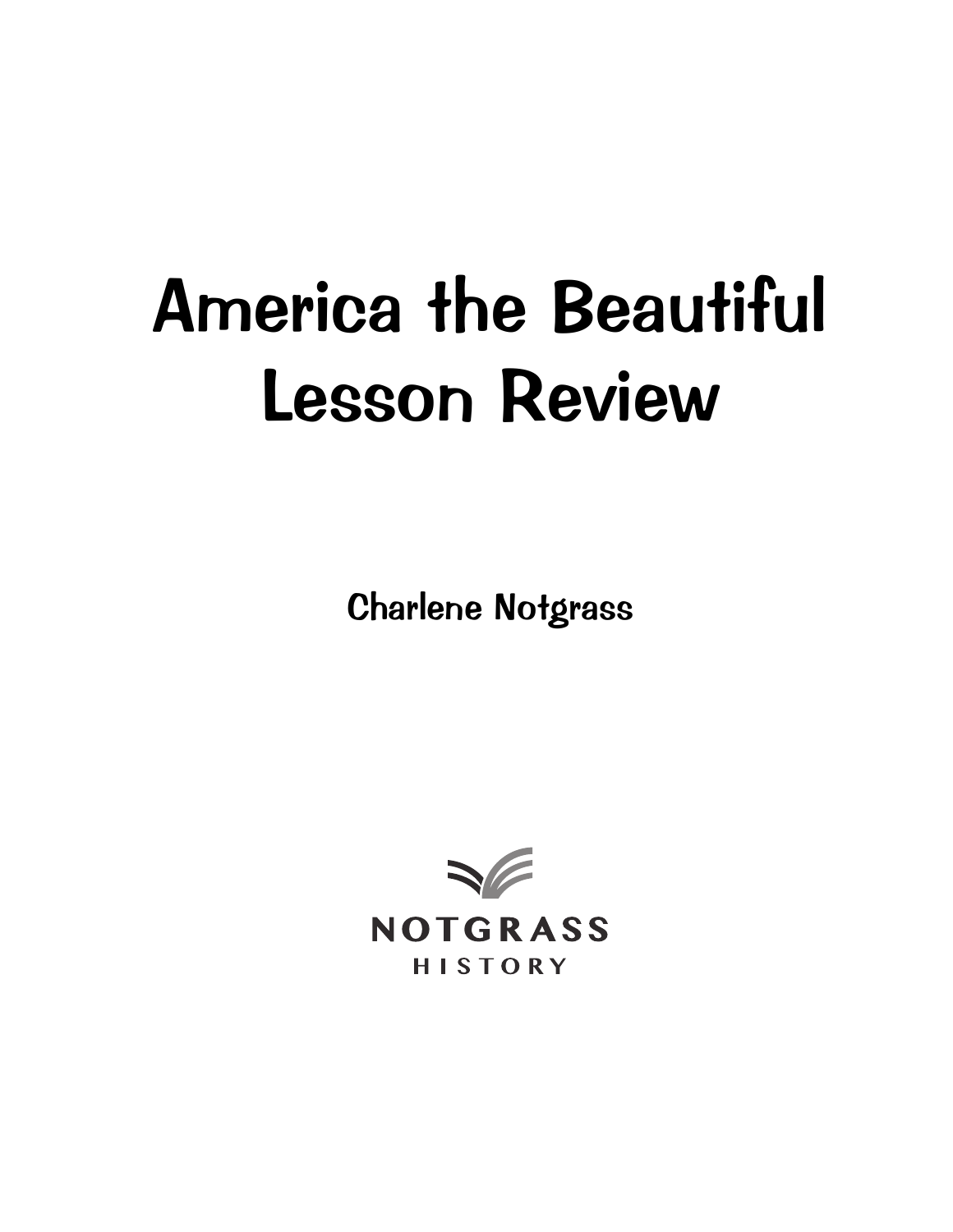# How to Use This Book

This book has questions for each lesson, a test for each unit, and literature questions for the ten books we recommend that students read along with *America the Beautiful Part 1* and *Part 2.*  All answers are in the *America the Beautiful Answer Key and Literature Guide.*

#### Tests

Many parents find it helpful to test their student's knowledge. It is okay to allow your student to look at the tests ahead of time and use them for review. It is fine for a student to take plenty of time to do this and to look in *America the Beautiful* to find the answers. Your student can take the test after you and your student believe that he or she is ready. Please remember that students respond in different ways to testing. Poor performance does not necessarily mean that your student is not learning the material.

# **Appreciation**

I am grateful to my assistant Dena Russell, who was my right hand for the last several months while creating this second edition of *America the Beautiful*. Thank you, Dena, for the many questions you suggested and the many questions you helped me to word in a way that would be easy for students to understand. Thank you, Ella Boureston, Ray Notgrass, Mary Evelyn Notgrass McCurdy, and Donna Ellenburg for all of your invaluable proofreading assistance. Thank you, Olive Wagar, for your help and advice on the literature.

All product names, brands, and other trademarks mentioned or pictured in this book are used for educational purposes only. No association with or endorsement by the owners of the trademarks is intended. Each trademark remains the property of its respective owner.

> *America the Beautiful Lesson Review* Charlene Notgrass

> > ISBN 978-1-60999-140-1

Copyright © 2021 Notgrass Company. All rights reserved.

Cover Image: Golden Gate Bridge by Luciano Mortula - LGM / Shutterstock.com

Cover design by Mary Evelyn McCurdy / Interior design by Charlene Notgrass

No part of this material may be reproduced without permission from the publisher. You may not photocopy this book. If you need additional copies for children in your family or for students in your group or classroom, contact Notgrass History to order them.

Printed in the United States of America.

Notgrass History Gainesboro, TN 1-800-211-8793 notgrass.com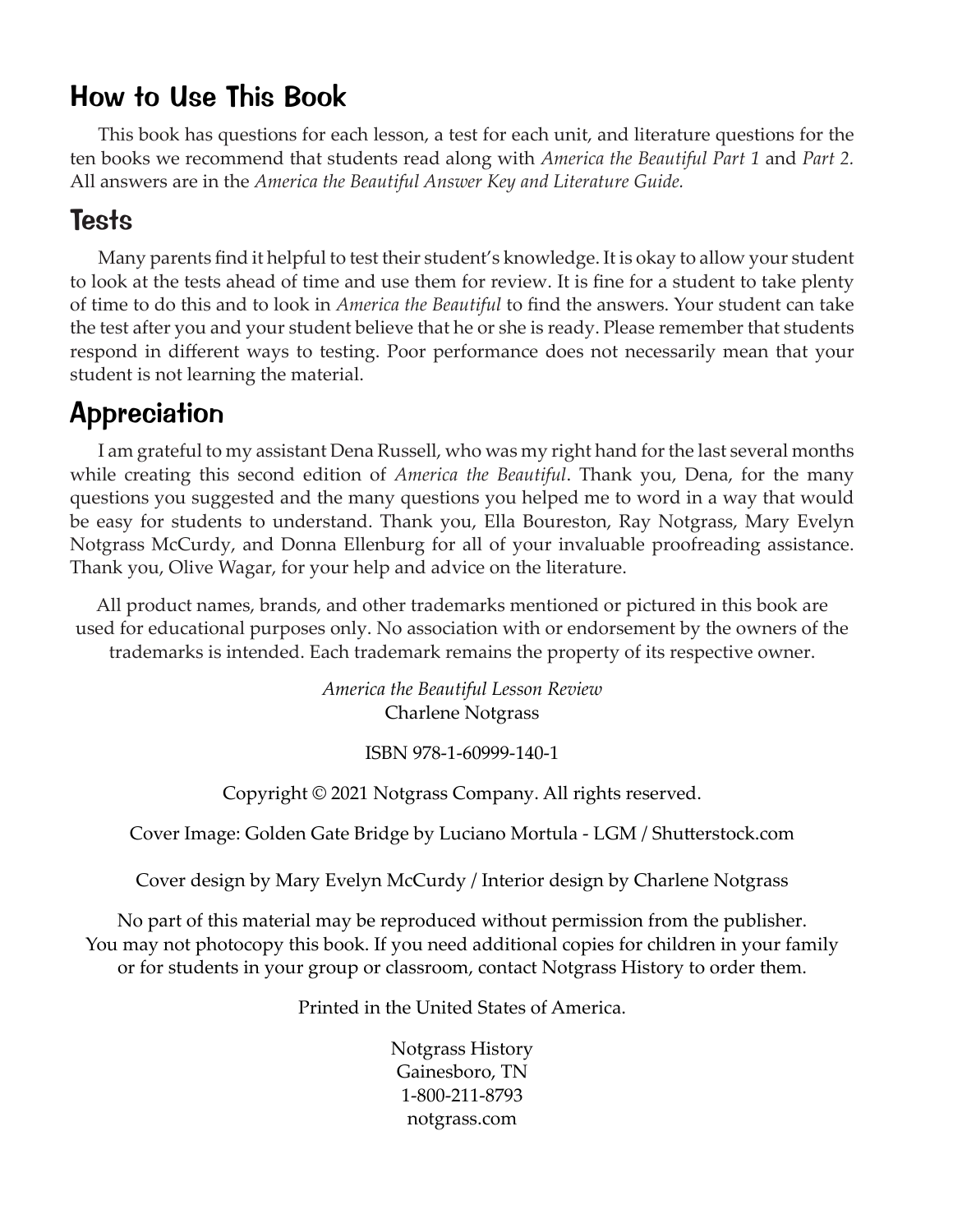# $\star$  Unit 1  $\star$

## Lesson 1 - God Created America the Beautiful

- 1. The Mississippi River flows from northern forests to what body of water?
- 2. What ocean lies to the east of the land that would one day become the United States?

What ocean lies to the west of the land that would one day become the United States?

\_\_\_\_\_\_\_\_\_\_\_\_\_\_\_\_\_\_\_\_\_\_\_\_\_\_\_\_\_\_\_\_\_\_\_\_\_\_\_\_\_\_\_\_\_\_\_\_\_\_\_\_\_\_\_\_\_\_\_\_\_\_\_\_\_\_\_\_\_\_\_\_\_\_\_\_\_\_\_\_\_

\_\_\_\_\_\_\_\_\_\_\_\_\_\_\_\_\_\_\_\_\_\_\_\_\_\_\_\_\_\_\_\_\_\_\_\_\_\_\_\_\_\_\_\_\_\_\_\_\_\_\_\_\_\_\_\_\_\_\_\_\_\_\_\_\_\_\_\_\_\_\_\_\_\_\_\_\_\_\_\_\_

\_\_\_\_\_\_\_\_\_\_\_\_\_\_\_\_\_\_\_\_\_\_\_\_\_\_\_\_\_\_\_\_\_\_\_\_\_\_\_\_\_\_\_\_\_\_\_\_\_\_\_\_\_\_\_\_\_\_\_\_\_\_\_\_\_\_\_\_\_\_\_\_\_\_\_\_\_\_\_\_\_

\_\_\_\_\_\_\_\_\_\_\_\_\_\_\_\_\_\_\_\_\_\_\_\_\_\_\_\_\_\_\_\_\_\_\_\_\_\_\_\_\_\_\_\_\_\_\_\_\_\_\_\_\_\_\_\_\_\_\_\_\_\_\_\_\_\_\_\_\_\_\_\_\_\_\_\_\_\_\_\_\_

\_\_\_\_\_\_\_\_\_\_\_\_\_\_\_\_\_\_\_\_\_\_\_\_\_\_\_\_\_\_\_\_\_\_\_\_\_\_\_\_\_\_\_\_\_\_\_\_\_\_\_\_\_\_\_\_\_\_\_\_\_\_\_\_\_\_\_\_\_\_\_\_\_\_\_\_\_\_\_\_\_

\_\_\_\_\_\_\_\_\_\_\_\_\_\_\_\_\_\_\_\_\_\_\_\_\_\_\_\_\_\_\_\_\_\_\_\_\_\_\_\_\_\_\_\_\_\_\_\_\_\_\_\_\_\_\_\_\_\_\_\_\_\_\_\_\_\_\_\_\_\_\_\_\_\_\_\_\_\_\_\_\_ \_\_\_\_\_\_\_\_\_\_\_\_\_\_\_\_\_\_\_\_\_\_\_\_\_\_\_\_\_\_\_\_\_\_\_\_\_\_\_\_\_\_\_\_\_\_\_\_\_\_\_\_\_\_\_\_\_\_\_\_\_\_\_\_\_\_\_\_\_\_\_\_\_\_\_\_\_\_\_\_\_ \_\_\_\_\_\_\_\_\_\_\_\_\_\_\_\_\_\_\_\_\_\_\_\_\_\_\_\_\_\_\_\_\_\_\_\_\_\_\_\_\_\_\_\_\_\_\_\_\_\_\_\_\_\_\_\_\_\_\_\_\_\_\_\_\_\_\_\_\_\_\_\_\_\_\_\_\_\_\_\_\_

\_\_\_\_\_\_\_\_\_\_\_\_\_\_\_\_\_\_\_\_\_\_\_\_\_\_\_\_\_\_\_\_\_\_\_\_\_\_\_\_\_\_\_\_\_\_\_\_\_\_\_\_\_\_\_\_\_\_\_\_\_\_\_\_\_\_\_\_\_\_\_\_\_\_\_\_\_\_\_\_\_

\_\_\_\_\_\_\_\_\_\_\_\_\_\_\_\_\_\_\_\_\_\_\_\_\_\_\_\_\_\_\_\_\_\_\_\_\_\_\_\_\_\_\_\_\_\_\_\_\_\_\_\_\_\_\_\_\_\_\_\_\_\_\_\_\_\_\_\_\_\_\_\_\_\_\_\_\_\_\_\_\_

\_\_\_\_\_\_\_\_\_\_\_\_\_\_\_\_\_\_\_\_\_\_\_\_\_\_\_\_\_\_\_\_\_\_\_\_\_\_\_\_\_\_\_\_\_\_\_\_\_\_\_\_\_\_\_\_\_\_\_\_\_\_\_\_\_\_\_\_\_\_\_\_\_\_\_\_\_\_\_\_\_

\_\_\_\_\_\_\_\_\_\_\_\_\_\_\_\_\_\_\_\_\_\_\_\_\_\_\_\_\_\_\_\_\_\_\_\_\_\_\_\_\_\_\_\_\_\_\_\_\_\_\_\_\_\_\_\_\_\_\_\_\_\_\_\_\_\_\_\_\_\_\_\_\_\_\_\_\_\_\_\_\_

\_\_\_\_\_\_\_\_\_\_\_\_\_\_\_\_\_\_\_\_\_\_\_\_\_\_\_\_\_\_\_\_\_\_\_\_\_\_\_\_\_\_\_\_\_\_\_\_\_\_\_\_\_\_\_\_\_\_\_\_\_\_\_\_\_\_\_\_\_\_\_\_\_\_\_\_\_\_\_\_\_

\_\_\_\_\_\_\_\_\_\_\_\_\_\_\_\_\_\_\_\_\_\_\_\_\_\_\_\_\_\_\_\_\_\_\_\_\_\_\_\_\_\_\_\_\_\_\_\_\_\_\_\_\_\_\_\_\_\_\_\_\_\_\_\_\_\_\_\_\_\_\_\_\_\_\_\_\_\_\_\_\_ \_\_\_\_\_\_\_\_\_\_\_\_\_\_\_\_\_\_\_\_\_\_\_\_\_\_\_\_\_\_\_\_\_\_\_\_\_\_\_\_\_\_\_\_\_\_\_\_\_\_\_\_\_\_\_\_\_\_\_\_\_\_\_\_\_\_\_\_\_\_\_\_\_\_\_\_\_\_\_\_\_ \_\_\_\_\_\_\_\_\_\_\_\_\_\_\_\_\_\_\_\_\_\_\_\_\_\_\_\_\_\_\_\_\_\_\_\_\_\_\_\_\_\_\_\_\_\_\_\_\_\_\_\_\_\_\_\_\_\_\_\_\_\_\_\_\_\_\_\_\_\_\_\_\_\_\_\_\_\_\_\_\_

- 3. What mountain range lies a few hundred miles inland from the Atlantic Ocean?
- 4. What mountain range mentioned in the lesson ascends to thousands of feet in the west?
- 5. List some animals that live in your state and some of your state's geographic features.

#### Lesson 2 - The First People Come to America

- 1. What structure did Noah's descendants build?
- 2. Many historians believe people crossed a land bridge to Alaska from what place?
- 3. People who lived in America long ago built thousands of mounds. What do historians call these people?

What do historians call the last group of people who built mounds?

- 4. What was the largest settlement in what later became the United States and what was its largest structure?
- 5. Look back at page 11 and think about how the first nations in America lived. How were their lives similar to yours?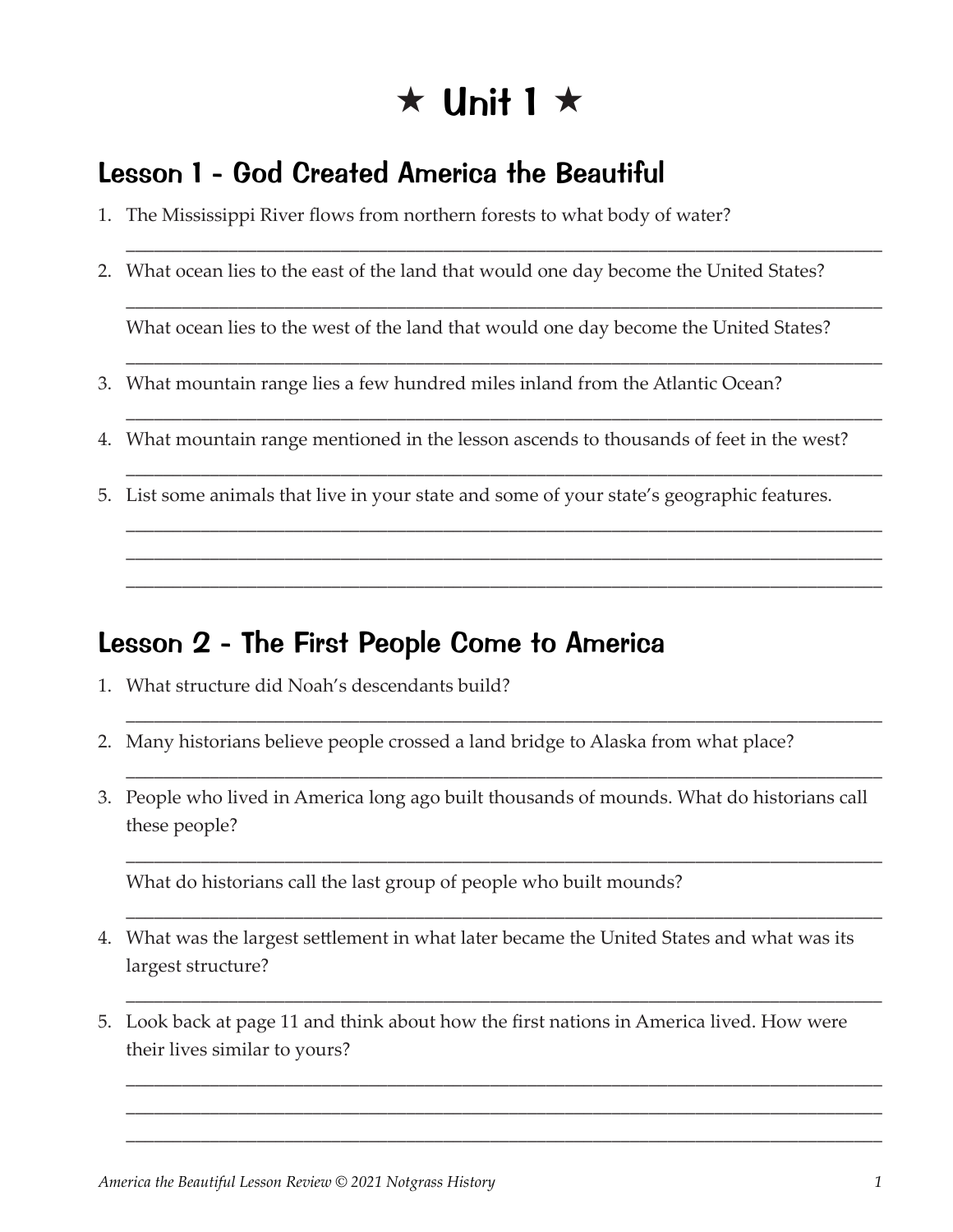## Lesson 3 - Cliff Dwellings of Mesa Verde

- 1. What type of home mentioned in the lesson is like an apartment house?
- 2. Where did Ancestral Puebloans build straight roads and many great houses?

\_\_\_\_\_\_\_\_\_\_\_\_\_\_\_\_\_\_\_\_\_\_\_\_\_\_\_\_\_\_\_\_\_\_\_\_\_\_\_\_\_\_\_\_\_\_\_\_\_\_\_\_\_\_\_\_\_\_\_\_\_\_\_\_\_\_\_\_\_\_\_\_\_\_\_\_\_\_\_\_\_

\_\_\_\_\_\_\_\_\_\_\_\_\_\_\_\_\_\_\_\_\_\_\_\_\_\_\_\_\_\_\_\_\_\_\_\_\_\_\_\_\_\_\_\_\_\_\_\_\_\_\_\_\_\_\_\_\_\_\_\_\_\_\_\_\_\_\_\_\_\_\_\_\_\_\_\_\_\_\_\_\_

\_\_\_\_\_\_\_\_\_\_\_\_\_\_\_\_\_\_\_\_\_\_\_\_\_\_\_\_\_\_\_\_\_\_\_\_\_\_\_\_\_\_\_\_\_\_\_\_\_\_\_\_\_\_\_\_\_\_\_\_\_\_\_\_\_\_\_\_\_\_\_\_\_\_\_\_\_\_\_\_\_ \_\_\_\_\_\_\_\_\_\_\_\_\_\_\_\_\_\_\_\_\_\_\_\_\_\_\_\_\_\_\_\_\_\_\_\_\_\_\_\_\_\_\_\_\_\_\_\_\_\_\_\_\_\_\_\_\_\_\_\_\_\_\_\_\_\_\_\_\_\_\_\_\_\_\_\_\_\_\_\_\_ \_\_\_\_\_\_\_\_\_\_\_\_\_\_\_\_\_\_\_\_\_\_\_\_\_\_\_\_\_\_\_\_\_\_\_\_\_\_\_\_\_\_\_\_\_\_\_\_\_\_\_\_\_\_\_\_\_\_\_\_\_\_\_\_\_\_\_\_\_\_\_\_\_\_\_\_\_\_\_\_\_

\_\_\_\_\_\_\_\_\_\_\_\_\_\_\_\_\_\_\_\_\_\_\_\_\_\_\_\_\_\_\_\_\_\_\_\_\_\_\_\_\_\_\_\_\_\_\_\_\_\_\_\_\_\_\_\_\_\_\_\_\_\_\_\_\_\_\_\_\_\_\_\_\_\_\_\_\_\_\_\_\_

\_\_\_\_\_\_\_\_\_\_\_\_\_\_\_\_\_\_\_\_\_\_\_\_\_\_\_\_\_\_\_\_\_\_\_\_\_\_\_\_\_\_\_\_\_\_\_\_\_\_\_\_\_\_\_\_\_\_\_\_\_\_\_\_\_\_\_\_\_\_\_\_\_\_\_\_\_\_\_\_\_

\_\_\_\_\_\_\_\_\_\_\_\_\_\_\_\_\_\_\_\_\_\_\_\_\_\_\_\_\_\_\_\_\_\_\_\_\_\_\_\_\_\_\_\_\_\_\_\_\_\_\_\_\_\_\_\_\_\_\_\_\_\_\_\_\_\_\_\_\_\_\_\_\_\_\_\_\_\_\_\_\_

\_\_\_\_\_\_\_\_\_\_\_\_\_\_\_\_\_\_\_\_\_\_\_\_\_\_\_\_\_\_\_\_\_\_\_\_\_\_\_\_\_\_\_\_\_\_\_\_\_\_\_\_\_\_\_\_\_\_\_\_\_\_\_\_\_\_\_\_\_\_\_\_\_\_\_\_\_\_\_\_\_

\_\_\_\_\_\_\_\_\_\_\_\_\_\_\_\_\_\_\_\_\_\_\_\_\_\_\_\_\_\_\_\_\_\_\_\_\_\_\_\_\_\_\_\_\_\_\_\_\_\_\_\_\_\_\_\_\_\_\_\_\_\_\_\_\_\_\_\_\_\_\_\_\_\_\_\_\_\_\_\_\_

\_\_\_\_\_\_\_\_\_\_\_\_\_\_\_\_\_\_\_\_\_\_\_\_\_\_\_\_\_\_\_\_\_\_\_\_\_\_\_\_\_\_\_\_\_\_\_\_\_\_\_\_\_\_\_\_\_\_\_\_\_\_\_\_\_\_\_\_\_\_\_\_\_\_\_\_\_\_\_\_\_

\_\_\_\_\_\_\_\_\_\_\_\_\_\_\_\_\_\_\_\_\_\_\_\_\_\_\_\_\_\_\_\_\_\_\_\_\_\_\_\_\_\_\_\_\_\_\_\_\_\_\_\_\_\_\_\_\_\_\_\_\_\_\_\_\_\_\_\_\_\_\_\_\_\_\_\_\_\_\_\_\_

\_\_\_\_\_\_\_\_\_\_\_\_\_\_\_\_\_\_\_\_\_\_\_\_\_\_\_\_\_\_\_\_\_\_\_\_\_\_\_\_\_\_\_\_\_\_\_\_\_\_\_\_\_\_\_\_\_\_\_\_\_\_\_\_\_\_\_\_\_\_\_\_\_\_\_\_\_\_\_\_\_

- 3. Describe in detail the features of the Cliff Palace.
- 4. Name four crops that the Hopi people grew.
- 5. The end of the lesson discusses nations who are not Pueblo people but also live in the Southwest region. What Southwest nation is known for their weaving?

What Southwest nation is known for their baskets?

# Lesson 4 - A Wampanoag Sachem of the Northeast Woodlands

- 1. What was a Wampanoag leader called?
- 2. How did the Wampanoag fertilize their corn plants?
- 3. How many people could a large mishoon hold?
- 4. What kind of houses did families who spoke an Iroquoian language live in?
- 5. What were the highways of the Northeast Woodlands nations?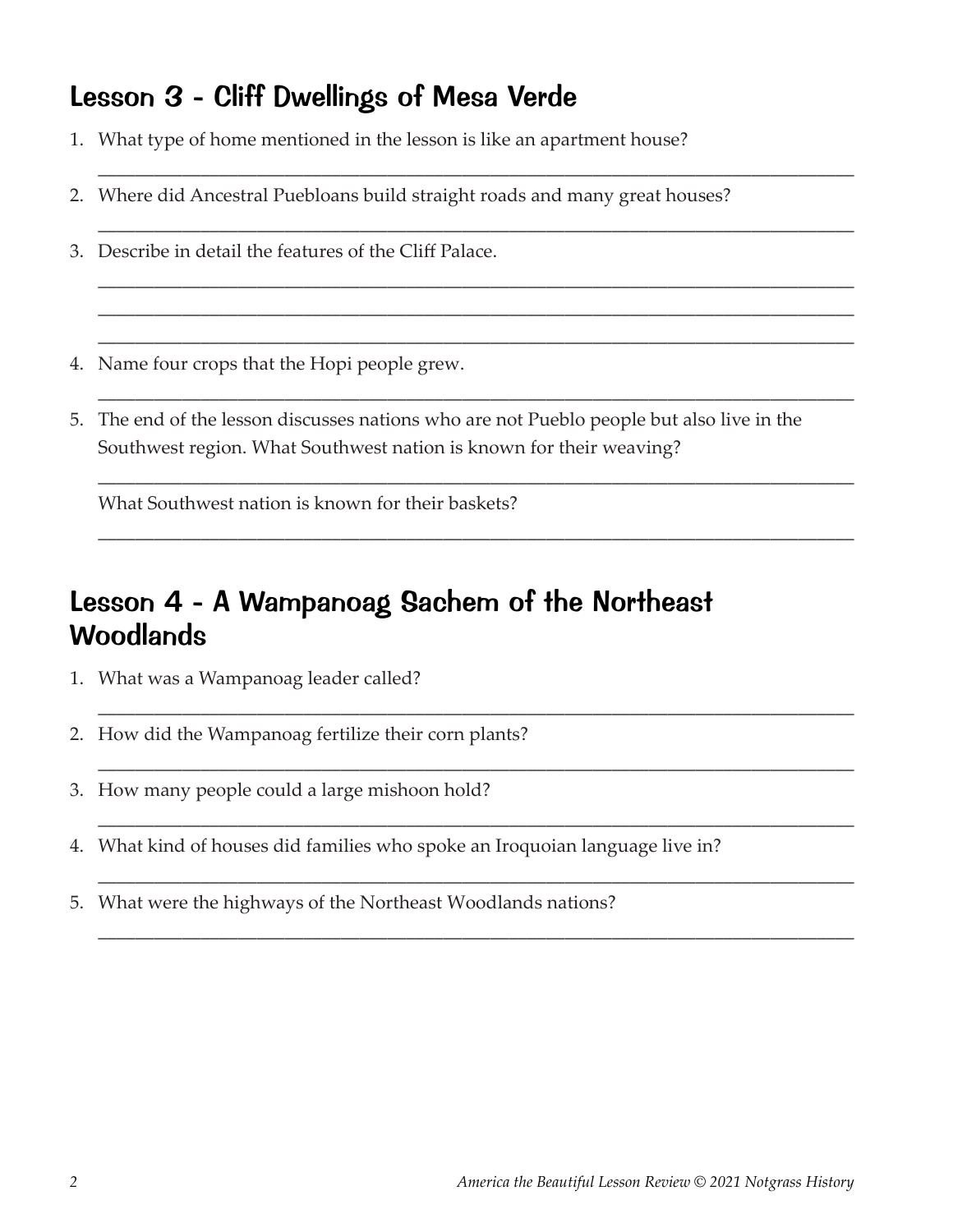## Lesson 5 - Nations of the Southeast

- 1. Some Southeast nations built central towns. What did they build around them?
- 2. Many nations understood a special language that the Choctaw Nation developed. What kind of language was it?

\_\_\_\_\_\_\_\_\_\_\_\_\_\_\_\_\_\_\_\_\_\_\_\_\_\_\_\_\_\_\_\_\_\_\_\_\_\_\_\_\_\_\_\_\_\_\_\_\_\_\_\_\_\_\_\_\_\_\_\_\_\_\_\_\_\_\_\_\_\_\_\_\_\_\_\_\_\_\_\_\_

\_\_\_\_\_\_\_\_\_\_\_\_\_\_\_\_\_\_\_\_\_\_\_\_\_\_\_\_\_\_\_\_\_\_\_\_\_\_\_\_\_\_\_\_\_\_\_\_\_\_\_\_\_\_\_\_\_\_\_\_\_\_\_\_\_\_\_\_\_\_\_\_\_\_\_\_\_\_\_\_\_

\_\_\_\_\_\_\_\_\_\_\_\_\_\_\_\_\_\_\_\_\_\_\_\_\_\_\_\_\_\_\_\_\_\_\_\_\_\_\_\_\_\_\_\_\_\_\_\_\_\_\_\_\_\_\_\_\_\_\_\_\_\_\_\_\_\_\_\_\_\_\_\_\_\_\_\_\_\_\_\_\_

\_\_\_\_\_\_\_\_\_\_\_\_\_\_\_\_\_\_\_\_\_\_\_\_\_\_\_\_\_\_\_\_\_\_\_\_\_\_\_\_\_\_\_\_\_\_\_\_\_\_\_\_\_\_\_\_\_\_\_\_\_\_\_\_\_\_\_\_\_\_\_\_\_\_\_\_\_\_\_\_\_

\_\_\_\_\_\_\_\_\_\_\_\_\_\_\_\_\_\_\_\_\_\_\_\_\_\_\_\_\_\_\_\_\_\_\_\_\_\_\_\_\_\_\_\_\_\_\_\_\_\_\_\_\_\_\_\_\_\_\_\_\_\_\_\_\_\_\_\_\_\_\_\_\_\_\_\_\_\_\_\_\_

\_\_\_\_\_\_\_\_\_\_\_\_\_\_\_\_\_\_\_\_\_\_\_\_\_\_\_\_\_\_\_\_\_\_\_\_\_\_\_\_\_\_\_\_\_\_\_\_\_\_\_\_\_\_\_\_\_\_\_\_\_\_\_\_\_\_\_\_\_\_\_\_\_\_\_\_\_\_\_\_\_

\_\_\_\_\_\_\_\_\_\_\_\_\_\_\_\_\_\_\_\_\_\_\_\_\_\_\_\_\_\_\_\_\_\_\_\_\_\_\_\_\_\_\_\_\_\_\_\_\_\_\_\_\_\_\_\_\_\_\_\_\_\_\_\_\_\_\_\_\_\_\_\_\_\_\_\_\_\_\_\_\_

\_\_\_\_\_\_\_\_\_\_\_\_\_\_\_\_\_\_\_\_\_\_\_\_\_\_\_\_\_\_\_\_\_\_\_\_\_\_\_\_\_\_\_\_\_\_\_\_\_\_\_\_\_\_\_\_\_\_\_\_\_\_\_\_\_\_\_\_\_\_\_\_\_\_\_\_\_\_\_\_\_

- 3. What three crops made up the Three Sisters?
- 4. What game did the Cherokee, Choctaw, and other nations play?

How far apart were the goal posts?

What caused injuries in the game?

What did the Choctaw priests use to try to influence the outcome of the game?

5. Choctaw parents and grandparents made *isht washoha* for children*.* What is *isht washoha* and what does the word mean*?*

**Take the Unit 1 Test on page 96.**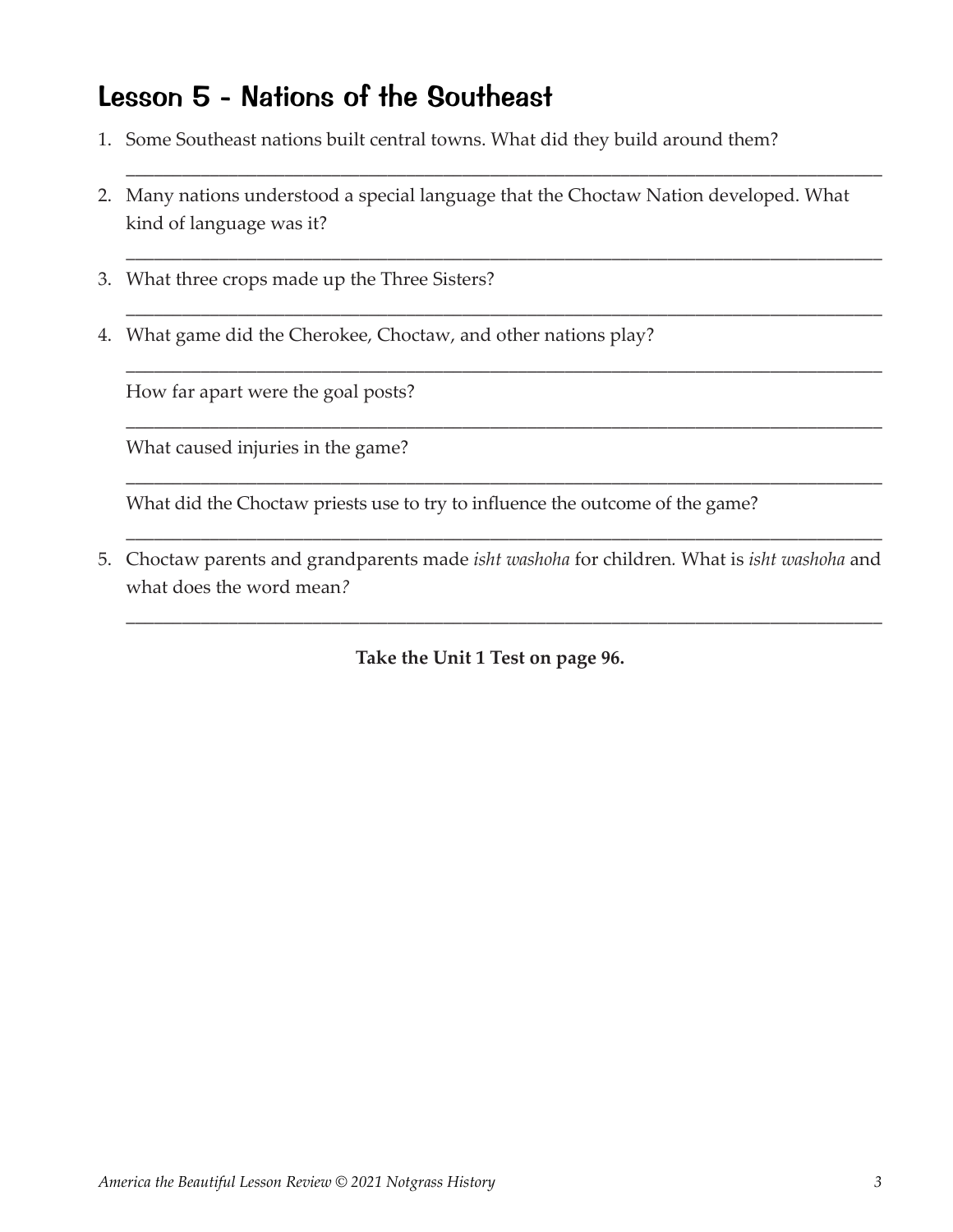# $\star$  Unit 2  $\star$

# Lesson 6 - Crossing the Ocean Sea

1. Who was the Viking who came to Vinland? Which Scandinavian country was his family from?

\_\_\_\_\_\_\_\_\_\_\_\_\_\_\_\_\_\_\_\_\_\_\_\_\_\_\_\_\_\_\_\_\_\_\_\_\_\_\_\_\_\_\_\_\_\_\_\_\_\_\_\_\_\_\_\_\_\_\_\_\_\_\_\_\_\_\_\_\_\_\_\_\_\_\_\_\_\_\_\_\_

\_\_\_\_\_\_\_\_\_\_\_\_\_\_\_\_\_\_\_\_\_\_\_\_\_\_\_\_\_\_\_\_\_\_\_\_\_\_\_\_\_\_\_\_\_\_\_\_\_\_\_\_\_\_\_\_\_\_\_\_\_\_\_\_\_\_\_\_\_\_\_\_\_\_\_\_\_\_\_\_\_

\_\_\_\_\_\_\_\_\_\_\_\_\_\_\_\_\_\_\_\_\_\_\_\_\_\_\_\_\_\_\_\_\_\_\_\_\_\_\_\_\_\_\_\_\_\_\_\_\_\_\_\_\_\_\_\_\_\_\_\_\_\_\_\_\_\_\_\_\_\_\_\_\_\_\_\_\_\_\_\_\_

\_\_\_\_\_\_\_\_\_\_\_\_\_\_\_\_\_\_\_\_\_\_\_\_\_\_\_\_\_\_\_\_\_\_\_\_\_\_\_\_\_\_\_\_\_\_\_\_\_\_\_\_\_\_\_\_\_\_\_\_\_\_\_\_\_\_\_\_\_\_\_\_\_\_\_\_\_\_\_\_\_ \_\_\_\_\_\_\_\_\_\_\_\_\_\_\_\_\_\_\_\_\_\_\_\_\_\_\_\_\_\_\_\_\_\_\_\_\_\_\_\_\_\_\_\_\_\_\_\_\_\_\_\_\_\_\_\_\_\_\_\_\_\_\_\_\_\_\_\_\_\_\_\_\_\_\_\_\_\_\_\_\_

\_\_\_\_\_\_\_\_\_\_\_\_\_\_\_\_\_\_\_\_\_\_\_\_\_\_\_\_\_\_\_\_\_\_\_\_\_\_\_\_\_\_\_\_\_\_\_\_\_\_\_\_\_\_\_\_\_\_\_\_\_\_\_\_\_\_\_\_\_\_\_\_\_\_\_\_\_\_\_\_\_ \_\_\_\_\_\_\_\_\_\_\_\_\_\_\_\_\_\_\_\_\_\_\_\_\_\_\_\_\_\_\_\_\_\_\_\_\_\_\_\_\_\_\_\_\_\_\_\_\_\_\_\_\_\_\_\_\_\_\_\_\_\_\_\_\_\_\_\_\_\_\_\_\_\_\_\_\_\_\_\_\_

- 2. In what city and what country was Christopher Columbus born?
- 3. What products did Europeans obtain in trade from the Indies?
- 4. Name the king and queen who sponsored Columbus' voyage, the three ships that carried Columbus and his crew, and the year that they sailed to the New World.
- 5. If you were a European king or queen at the time of Christopher Columbus, what do you think you would have said if Columbus asked you to sponsor his voyage?

## Lesson 7 - Native Nations Meet Spaniards

- 1. Describe the characteristics Christopher Columbus saw in the islanders he met in the New World.
- 2. What did the priest Bartolomé de Las Casas think about the Spanish mistreating islanders?

\_\_\_\_\_\_\_\_\_\_\_\_\_\_\_\_\_\_\_\_\_\_\_\_\_\_\_\_\_\_\_\_\_\_\_\_\_\_\_\_\_\_\_\_\_\_\_\_\_\_\_\_\_\_\_\_\_\_\_\_\_\_\_\_\_\_\_\_\_\_\_\_\_\_\_\_\_\_\_\_\_

\_\_\_\_\_\_\_\_\_\_\_\_\_\_\_\_\_\_\_\_\_\_\_\_\_\_\_\_\_\_\_\_\_\_\_\_\_\_\_\_\_\_\_\_\_\_\_\_\_\_\_\_\_\_\_\_\_\_\_\_\_\_\_\_\_\_\_\_\_\_\_\_\_\_\_\_\_\_\_\_\_

\_\_\_\_\_\_\_\_\_\_\_\_\_\_\_\_\_\_\_\_\_\_\_\_\_\_\_\_\_\_\_\_\_\_\_\_\_\_\_\_\_\_\_\_\_\_\_\_\_\_\_\_\_\_\_\_\_\_\_\_\_\_\_\_\_\_\_\_\_\_\_\_\_\_\_\_\_\_\_\_\_

\_\_\_\_\_\_\_\_\_\_\_\_\_\_\_\_\_\_\_\_\_\_\_\_\_\_\_\_\_\_\_\_\_\_\_\_\_\_\_\_\_\_\_\_\_\_\_\_\_\_\_\_\_\_\_\_\_\_\_\_\_\_\_\_\_\_\_\_\_\_\_\_\_\_\_\_\_\_\_\_\_

\_\_\_\_\_\_\_\_\_\_\_\_\_\_\_\_\_\_\_\_\_\_\_\_\_\_\_\_\_\_\_\_\_\_\_\_\_\_\_\_\_\_\_\_\_\_\_\_\_\_\_\_\_\_\_\_\_\_\_\_\_\_\_\_\_\_\_\_\_\_\_\_\_\_\_\_\_\_\_\_\_ \_\_\_\_\_\_\_\_\_\_\_\_\_\_\_\_\_\_\_\_\_\_\_\_\_\_\_\_\_\_\_\_\_\_\_\_\_\_\_\_\_\_\_\_\_\_\_\_\_\_\_\_\_\_\_\_\_\_\_\_\_\_\_\_\_\_\_\_\_\_\_\_\_\_\_\_\_\_\_\_\_

3. Name the first European explorer to see the Pacific Ocean.

Name the first European explorer who led an expedition that went around the world though he died before the crew completed the voyage.

- 4. How did America get its name?
- 5. Name the Spanish explorer who first landed in Florida.

Name two Spaniards who explored the Southeast and the Southwest during the same time period.

\_\_\_\_\_\_\_\_\_\_\_\_\_\_\_\_\_\_\_\_\_\_\_\_\_\_\_\_\_\_\_\_\_\_\_\_\_\_\_\_\_\_\_\_\_\_\_\_\_\_\_\_\_\_\_\_\_\_\_\_\_\_\_\_\_\_\_\_\_\_\_\_\_\_\_\_\_\_\_\_\_

\_\_\_\_\_\_\_\_\_\_\_\_\_\_\_\_\_\_\_\_\_\_\_\_\_\_\_\_\_\_\_\_\_\_\_\_\_\_\_\_\_\_\_\_\_\_\_\_\_\_\_\_\_\_\_\_\_\_\_\_\_\_\_\_\_\_\_\_\_\_\_\_\_\_\_\_\_\_\_\_\_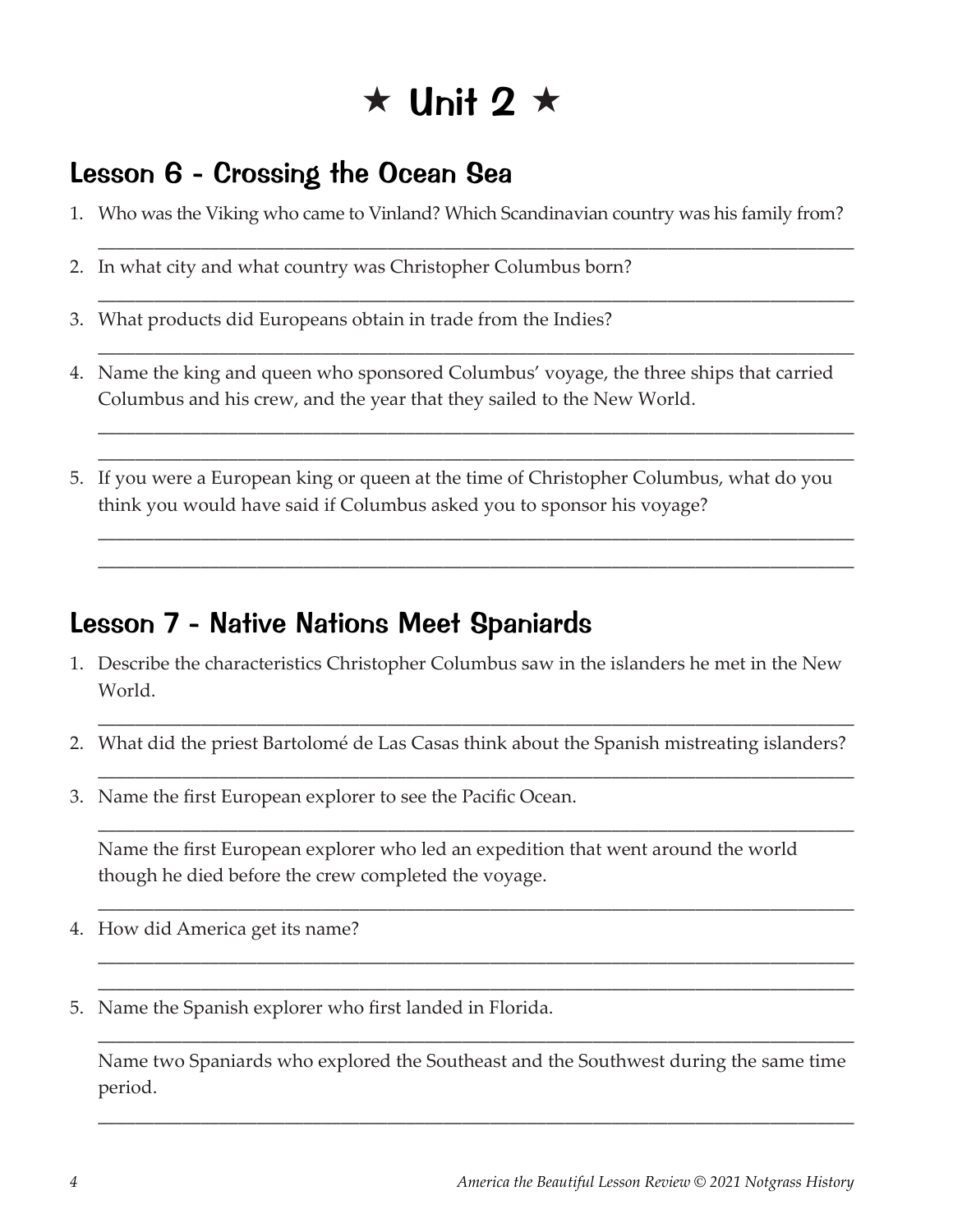#### Lesson 8 - St. Augustine, America's Oldest European City

\_\_\_\_\_\_\_\_\_\_\_\_\_\_\_\_\_\_\_\_\_\_\_\_\_\_\_\_\_\_\_\_\_\_\_\_\_\_\_\_\_\_\_\_\_\_\_\_\_\_\_\_\_\_\_\_\_\_\_\_\_\_\_\_\_\_\_\_\_\_\_\_\_\_\_\_\_\_\_\_\_

\_\_\_\_\_\_\_\_\_\_\_\_\_\_\_\_\_\_\_\_\_\_\_\_\_\_\_\_\_\_\_\_\_\_\_\_\_\_\_\_\_\_\_\_\_\_\_\_\_\_\_\_\_\_\_\_\_\_\_\_\_\_\_\_\_\_\_\_\_\_\_\_\_\_\_\_\_\_\_\_\_ \_\_\_\_\_\_\_\_\_\_\_\_\_\_\_\_\_\_\_\_\_\_\_\_\_\_\_\_\_\_\_\_\_\_\_\_\_\_\_\_\_\_\_\_\_\_\_\_\_\_\_\_\_\_\_\_\_\_\_\_\_\_\_\_\_\_\_\_\_\_\_\_\_\_\_\_\_\_\_\_\_ \_\_\_\_\_\_\_\_\_\_\_\_\_\_\_\_\_\_\_\_\_\_\_\_\_\_\_\_\_\_\_\_\_\_\_\_\_\_\_\_\_\_\_\_\_\_\_\_\_\_\_\_\_\_\_\_\_\_\_\_\_\_\_\_\_\_\_\_\_\_\_\_\_\_\_\_\_\_\_\_\_

\_\_\_\_\_\_\_\_\_\_\_\_\_\_\_\_\_\_\_\_\_\_\_\_\_\_\_\_\_\_\_\_\_\_\_\_\_\_\_\_\_\_\_\_\_\_\_\_\_\_\_\_\_\_\_\_\_\_\_\_\_\_\_\_\_\_\_\_\_\_\_\_\_\_\_\_\_\_\_\_\_

\_\_\_\_\_\_\_\_\_\_\_\_\_\_\_\_\_\_\_\_\_\_\_\_\_\_\_\_\_\_\_\_\_\_\_\_\_\_\_\_\_\_\_\_\_\_\_\_\_\_\_\_\_\_\_\_\_\_\_\_\_\_\_\_\_\_\_\_\_\_\_\_\_\_\_\_\_\_\_\_\_

\_\_\_\_\_\_\_\_\_\_\_\_\_\_\_\_\_\_\_\_\_\_\_\_\_\_\_\_\_\_\_\_\_\_\_\_\_\_\_\_\_\_\_\_\_\_\_\_\_\_\_\_\_\_\_\_\_\_\_\_\_\_\_\_\_\_\_\_\_\_\_\_\_\_\_\_\_\_\_\_\_

\_\_\_\_\_\_\_\_\_\_\_\_\_\_\_\_\_\_\_\_\_\_\_\_\_\_\_\_\_\_\_\_\_\_\_\_\_\_\_\_\_\_\_\_\_\_\_\_\_\_\_\_\_\_\_\_\_\_\_\_\_\_\_\_\_\_\_\_\_\_\_\_\_\_\_\_\_\_\_\_\_

\_\_\_\_\_\_\_\_\_\_\_\_\_\_\_\_\_\_\_\_\_\_\_\_\_\_\_\_\_\_\_\_\_\_\_\_\_\_\_\_\_\_\_\_\_\_\_\_\_\_\_\_\_\_\_\_\_\_\_\_\_\_\_\_\_\_\_\_\_\_\_\_\_\_\_\_\_\_\_\_\_

\_\_\_\_\_\_\_\_\_\_\_\_\_\_\_\_\_\_\_\_\_\_\_\_\_\_\_\_\_\_\_\_\_\_\_\_\_\_\_\_\_\_\_\_\_\_\_\_\_\_\_\_\_\_\_\_\_\_\_\_\_\_\_\_\_\_\_\_\_\_\_\_\_\_\_\_\_\_\_\_\_

\_\_\_\_\_\_\_\_\_\_\_\_\_\_\_\_\_\_\_\_\_\_\_\_\_\_\_\_\_\_\_\_\_\_\_\_\_\_\_\_\_\_\_\_\_\_\_\_\_\_\_\_\_\_\_\_\_\_\_\_\_\_\_\_\_\_\_\_\_\_\_\_\_\_\_\_\_\_\_\_\_

\_\_\_\_\_\_\_\_\_\_\_\_\_\_\_\_\_\_\_\_\_\_\_\_\_\_\_\_\_\_\_\_\_\_\_\_\_\_\_\_\_\_\_\_\_\_\_\_\_\_\_\_\_\_\_\_\_\_\_\_\_\_\_\_\_\_\_\_\_\_\_\_\_\_\_\_\_\_\_\_\_

\_\_\_\_\_\_\_\_\_\_\_\_\_\_\_\_\_\_\_\_\_\_\_\_\_\_\_\_\_\_\_\_\_\_\_\_\_\_\_\_\_\_\_\_\_\_\_\_\_\_\_\_\_\_\_\_\_\_\_\_\_\_\_\_\_\_\_\_\_\_\_\_\_\_\_\_\_\_\_\_\_

\_\_\_\_\_\_\_\_\_\_\_\_\_\_\_\_\_\_\_\_\_\_\_\_\_\_\_\_\_\_\_\_\_\_\_\_\_\_\_\_\_\_\_\_\_\_\_\_\_\_\_\_\_\_\_\_\_\_\_\_\_\_\_\_\_\_\_\_\_\_\_\_\_\_\_\_\_\_\_\_\_

\_\_\_\_\_\_\_\_\_\_\_\_\_\_\_\_\_\_\_\_\_\_\_\_\_\_\_\_\_\_\_\_\_\_\_\_\_\_\_\_\_\_\_\_\_\_\_\_\_\_\_\_\_\_\_\_\_\_\_\_\_\_\_\_\_\_\_\_\_\_\_\_\_\_\_\_\_\_\_\_\_ \_\_\_\_\_\_\_\_\_\_\_\_\_\_\_\_\_\_\_\_\_\_\_\_\_\_\_\_\_\_\_\_\_\_\_\_\_\_\_\_\_\_\_\_\_\_\_\_\_\_\_\_\_\_\_\_\_\_\_\_\_\_\_\_\_\_\_\_\_\_\_\_\_\_\_\_\_\_\_\_\_

- 1. What group of persecuted believers did Jean Ribault bring to Florida?
- 2. Describe a Timucuan village.
- 3. What was the name of the French settlement near present-day St. Augustine?
- 4. Who was the English sea captain who attacked St. Augustine?
- 5. What is the oldest permanent city that Europeans founded in America?

#### Lesson 9 - English Settlers in Virginia

1. What Italian sea captain sailed to the New World from England?

What was the name of his ship?

What year did he sail?

2. Who was the first child of English parents born in America?

What was the name of the settlement where she was born?

- 3. What is the name of the first permanent English settlement in America?
- 4. Beginning in 1643, what did the settlers of Virginia call their assembly?
- 5. How did Africans first arrive at the Jamestown settlement?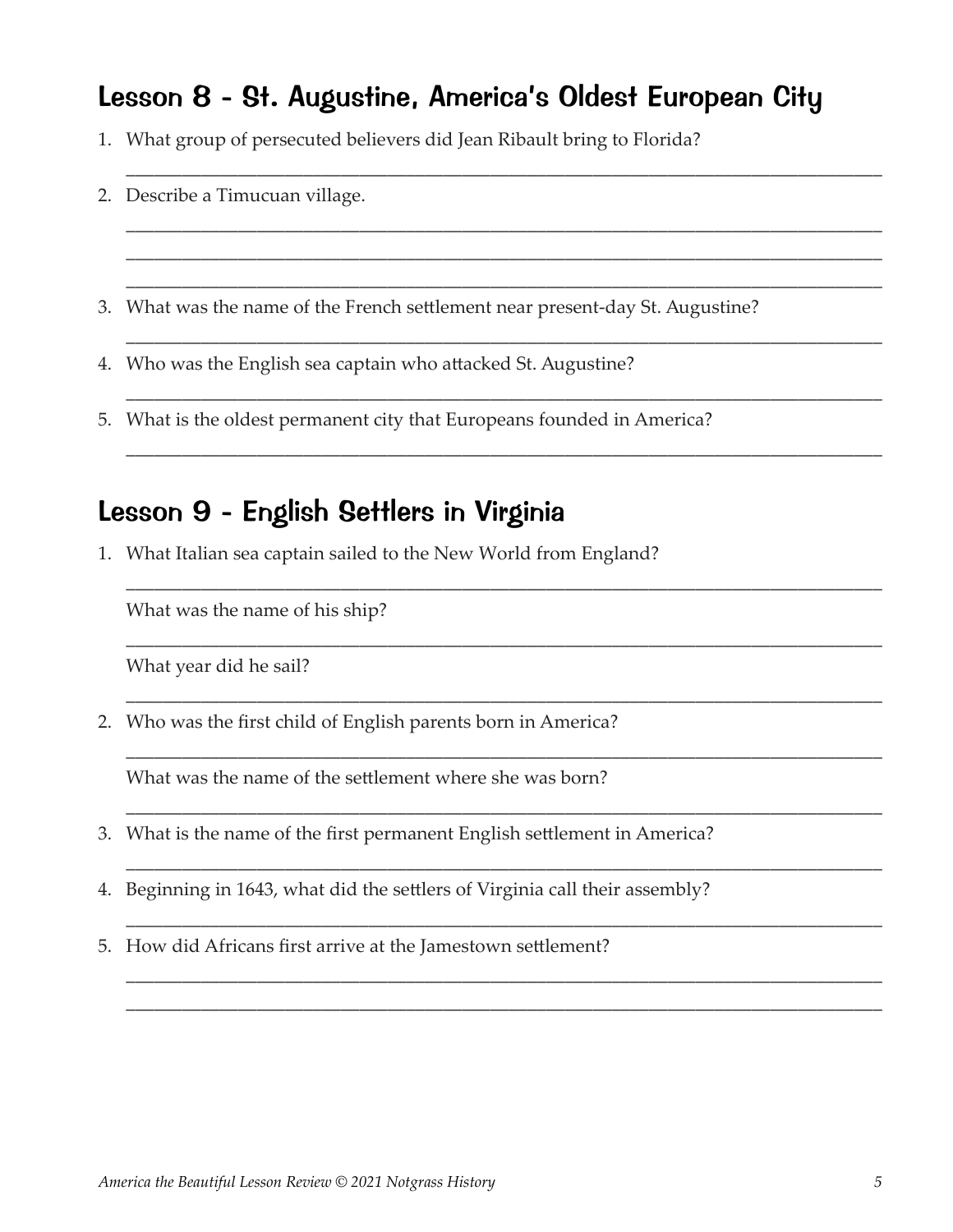# Lesson 10 - Pocahontas, a Young Powhatan Woman

- 1. What was the name of Pocahontas' nation?
- 2. Why did Jamestown settlers send some of their boys to live with the Powhatan?
- 3. What did John Smith name the northeastern region of the future United States?
- 4. What is the title of the painting of Pocahontas that hangs in the United States Capitol?

\_\_\_\_\_\_\_\_\_\_\_\_\_\_\_\_\_\_\_\_\_\_\_\_\_\_\_\_\_\_\_\_\_\_\_\_\_\_\_\_\_\_\_\_\_\_\_\_\_\_\_\_\_\_\_\_\_\_\_\_\_\_\_\_\_\_\_\_\_\_\_\_\_\_\_\_\_\_\_\_\_

\_\_\_\_\_\_\_\_\_\_\_\_\_\_\_\_\_\_\_\_\_\_\_\_\_\_\_\_\_\_\_\_\_\_\_\_\_\_\_\_\_\_\_\_\_\_\_\_\_\_\_\_\_\_\_\_\_\_\_\_\_\_\_\_\_\_\_\_\_\_\_\_\_\_\_\_\_\_\_\_\_

\_\_\_\_\_\_\_\_\_\_\_\_\_\_\_\_\_\_\_\_\_\_\_\_\_\_\_\_\_\_\_\_\_\_\_\_\_\_\_\_\_\_\_\_\_\_\_\_\_\_\_\_\_\_\_\_\_\_\_\_\_\_\_\_\_\_\_\_\_\_\_\_\_\_\_\_\_\_\_\_\_

\_\_\_\_\_\_\_\_\_\_\_\_\_\_\_\_\_\_\_\_\_\_\_\_\_\_\_\_\_\_\_\_\_\_\_\_\_\_\_\_\_\_\_\_\_\_\_\_\_\_\_\_\_\_\_\_\_\_\_\_\_\_\_\_\_\_\_\_\_\_\_\_\_\_\_\_\_\_\_\_\_

\_\_\_\_\_\_\_\_\_\_\_\_\_\_\_\_\_\_\_\_\_\_\_\_\_\_\_\_\_\_\_\_\_\_\_\_\_\_\_\_\_\_\_\_\_\_\_\_\_\_\_\_\_\_\_\_\_\_\_\_\_\_\_\_\_\_\_\_\_\_\_\_\_\_\_\_\_\_\_\_\_

\_\_\_\_\_\_\_\_\_\_\_\_\_\_\_\_\_\_\_\_\_\_\_\_\_\_\_\_\_\_\_\_\_\_\_\_\_\_\_\_\_\_\_\_\_\_\_\_\_\_\_\_\_\_\_\_\_\_\_\_\_\_\_\_\_\_\_\_\_\_\_\_\_\_\_\_\_\_\_\_\_

\_\_\_\_\_\_\_\_\_\_\_\_\_\_\_\_\_\_\_\_\_\_\_\_\_\_\_\_\_\_\_\_\_\_\_\_\_\_\_\_\_\_\_\_\_\_\_\_\_\_\_\_\_\_\_\_\_\_\_\_\_\_\_\_\_\_\_\_\_\_\_\_\_\_\_\_\_\_\_\_\_

5. Who did Pocahontas marry?

Where did they travel?

What did the English call her?

**Take the Unit 2 Test on page 97.**

# $\star$  Unit 3  $\star$

# Lesson 11 - The Plymouth Colony

1. What European country gave the Separatists more freedom of religion than they had in England?

\_\_\_\_\_\_\_\_\_\_\_\_\_\_\_\_\_\_\_\_\_\_\_\_\_\_\_\_\_\_\_\_\_\_\_\_\_\_\_\_\_\_\_\_\_\_\_\_\_\_\_\_\_\_\_\_\_\_\_\_\_\_\_\_\_\_\_\_\_\_\_\_\_\_\_\_\_\_\_\_\_

\_\_\_\_\_\_\_\_\_\_\_\_\_\_\_\_\_\_\_\_\_\_\_\_\_\_\_\_\_\_\_\_\_\_\_\_\_\_\_\_\_\_\_\_\_\_\_\_\_\_\_\_\_\_\_\_\_\_\_\_\_\_\_\_\_\_\_\_\_\_\_\_\_\_\_\_\_\_\_\_\_

\_\_\_\_\_\_\_\_\_\_\_\_\_\_\_\_\_\_\_\_\_\_\_\_\_\_\_\_\_\_\_\_\_\_\_\_\_\_\_\_\_\_\_\_\_\_\_\_\_\_\_\_\_\_\_\_\_\_\_\_\_\_\_\_\_\_\_\_\_\_\_\_\_\_\_\_\_\_\_\_\_ \_\_\_\_\_\_\_\_\_\_\_\_\_\_\_\_\_\_\_\_\_\_\_\_\_\_\_\_\_\_\_\_\_\_\_\_\_\_\_\_\_\_\_\_\_\_\_\_\_\_\_\_\_\_\_\_\_\_\_\_\_\_\_\_\_\_\_\_\_\_\_\_\_\_\_\_\_\_\_\_\_ \_\_\_\_\_\_\_\_\_\_\_\_\_\_\_\_\_\_\_\_\_\_\_\_\_\_\_\_\_\_\_\_\_\_\_\_\_\_\_\_\_\_\_\_\_\_\_\_\_\_\_\_\_\_\_\_\_\_\_\_\_\_\_\_\_\_\_\_\_\_\_\_\_\_\_\_\_\_\_\_\_

\_\_\_\_\_\_\_\_\_\_\_\_\_\_\_\_\_\_\_\_\_\_\_\_\_\_\_\_\_\_\_\_\_\_\_\_\_\_\_\_\_\_\_\_\_\_\_\_\_\_\_\_\_\_\_\_\_\_\_\_\_\_\_\_\_\_\_\_\_\_\_\_\_\_\_\_\_\_\_\_\_ \_\_\_\_\_\_\_\_\_\_\_\_\_\_\_\_\_\_\_\_\_\_\_\_\_\_\_\_\_\_\_\_\_\_\_\_\_\_\_\_\_\_\_\_\_\_\_\_\_\_\_\_\_\_\_\_\_\_\_\_\_\_\_\_\_\_\_\_\_\_\_\_\_\_\_\_\_\_\_\_\_ \_\_\_\_\_\_\_\_\_\_\_\_\_\_\_\_\_\_\_\_\_\_\_\_\_\_\_\_\_\_\_\_\_\_\_\_\_\_\_\_\_\_\_\_\_\_\_\_\_\_\_\_\_\_\_\_\_\_\_\_\_\_\_\_\_\_\_\_\_\_\_\_\_\_\_\_\_\_\_\_\_

\_\_\_\_\_\_\_\_\_\_\_\_\_\_\_\_\_\_\_\_\_\_\_\_\_\_\_\_\_\_\_\_\_\_\_\_\_\_\_\_\_\_\_\_\_\_\_\_\_\_\_\_\_\_\_\_\_\_\_\_\_\_\_\_\_\_\_\_\_\_\_\_\_\_\_\_\_\_\_\_\_

- 2. What agreement did the Pilgrim men sign before they got off the ship at Cape Cod?
- 3. What happened to Squanto when he was young that caused him to learn English?
- 4. What did Squanto teach the Pilgrims?
- 5. What Pilgrim was elected governor of the Plymouth colony 30 times?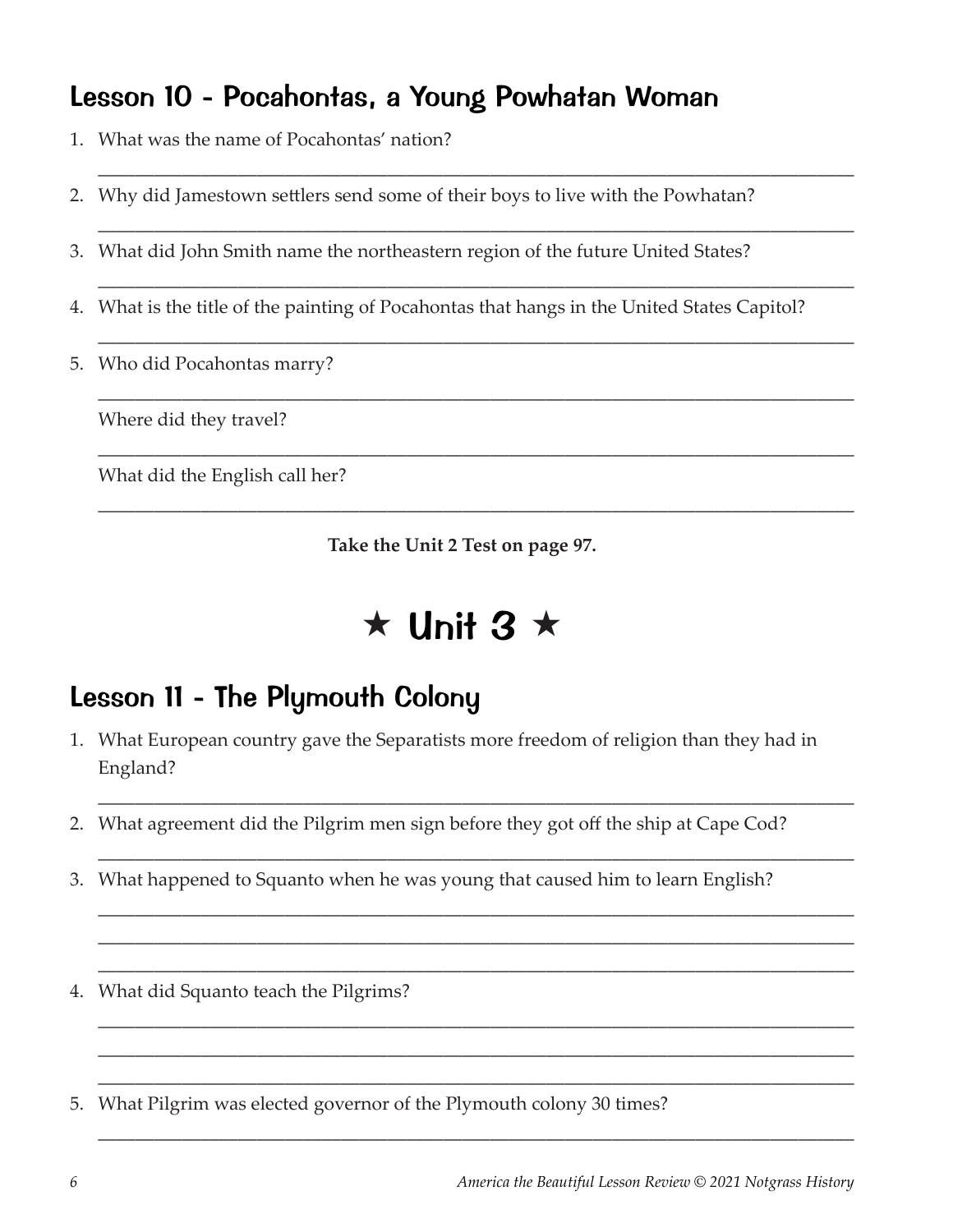#### Lesson 12 - Puritan, Catholic, and Dutch Settlers Come to America

\_\_\_\_\_\_\_\_\_\_\_\_\_\_\_\_\_\_\_\_\_\_\_\_\_\_\_\_\_\_\_\_\_\_\_\_\_\_\_\_\_\_\_\_\_\_\_\_\_\_\_\_\_\_\_\_\_\_\_\_\_\_\_\_\_\_\_\_\_\_\_\_\_\_\_\_\_\_\_\_\_

\_\_\_\_\_\_\_\_\_\_\_\_\_\_\_\_\_\_\_\_\_\_\_\_\_\_\_\_\_\_\_\_\_\_\_\_\_\_\_\_\_\_\_\_\_\_\_\_\_\_\_\_\_\_\_\_\_\_\_\_\_\_\_\_\_\_\_\_\_\_\_\_\_\_\_\_\_\_\_\_\_

\_\_\_\_\_\_\_\_\_\_\_\_\_\_\_\_\_\_\_\_\_\_\_\_\_\_\_\_\_\_\_\_\_\_\_\_\_\_\_\_\_\_\_\_\_\_\_\_\_\_\_\_\_\_\_\_\_\_\_\_\_\_\_\_\_\_\_\_\_\_\_\_\_\_\_\_\_\_\_\_\_

\_\_\_\_\_\_\_\_\_\_\_\_\_\_\_\_\_\_\_\_\_\_\_\_\_\_\_\_\_\_\_\_\_\_\_\_\_\_\_\_\_\_\_\_\_\_\_\_\_\_\_\_\_\_\_\_\_\_\_\_\_\_\_\_\_\_\_\_\_\_\_\_\_\_\_\_\_\_\_\_\_

\_\_\_\_\_\_\_\_\_\_\_\_\_\_\_\_\_\_\_\_\_\_\_\_\_\_\_\_\_\_\_\_\_\_\_\_\_\_\_\_\_\_\_\_\_\_\_\_\_\_\_\_\_\_\_\_\_\_\_\_\_\_\_\_\_\_\_\_\_\_\_\_\_\_\_\_\_\_\_\_\_

\_\_\_\_\_\_\_\_\_\_\_\_\_\_\_\_\_\_\_\_\_\_\_\_\_\_\_\_\_\_\_\_\_\_\_\_\_\_\_\_\_\_\_\_\_\_\_\_\_\_\_\_\_\_\_\_\_\_\_\_\_\_\_\_\_\_\_\_\_\_\_\_\_\_\_\_\_\_\_\_\_ \_\_\_\_\_\_\_\_\_\_\_\_\_\_\_\_\_\_\_\_\_\_\_\_\_\_\_\_\_\_\_\_\_\_\_\_\_\_\_\_\_\_\_\_\_\_\_\_\_\_\_\_\_\_\_\_\_\_\_\_\_\_\_\_\_\_\_\_\_\_\_\_\_\_\_\_\_\_\_\_\_ \_\_\_\_\_\_\_\_\_\_\_\_\_\_\_\_\_\_\_\_\_\_\_\_\_\_\_\_\_\_\_\_\_\_\_\_\_\_\_\_\_\_\_\_\_\_\_\_\_\_\_\_\_\_\_\_\_\_\_\_\_\_\_\_\_\_\_\_\_\_\_\_\_\_\_\_\_\_\_\_\_ \_\_\_\_\_\_\_\_\_\_\_\_\_\_\_\_\_\_\_\_\_\_\_\_\_\_\_\_\_\_\_\_\_\_\_\_\_\_\_\_\_\_\_\_\_\_\_\_\_\_\_\_\_\_\_\_\_\_\_\_\_\_\_\_\_\_\_\_\_\_\_\_\_\_\_\_\_\_\_\_\_

\_\_\_\_\_\_\_\_\_\_\_\_\_\_\_\_\_\_\_\_\_\_\_\_\_\_\_\_\_\_\_\_\_\_\_\_\_\_\_\_\_\_\_\_\_\_\_\_\_\_\_\_\_\_\_\_\_\_\_\_\_\_\_\_\_\_\_\_\_\_\_\_\_\_\_\_\_\_\_\_\_

\_\_\_\_\_\_\_\_\_\_\_\_\_\_\_\_\_\_\_\_\_\_\_\_\_\_\_\_\_\_\_\_\_\_\_\_\_\_\_\_\_\_\_\_\_\_\_\_\_\_\_\_\_\_\_\_\_\_\_\_\_\_\_\_\_\_\_\_\_\_\_\_\_\_\_\_\_\_\_\_\_ \_\_\_\_\_\_\_\_\_\_\_\_\_\_\_\_\_\_\_\_\_\_\_\_\_\_\_\_\_\_\_\_\_\_\_\_\_\_\_\_\_\_\_\_\_\_\_\_\_\_\_\_\_\_\_\_\_\_\_\_\_\_\_\_\_\_\_\_\_\_\_\_\_\_\_\_\_\_\_\_\_ \_\_\_\_\_\_\_\_\_\_\_\_\_\_\_\_\_\_\_\_\_\_\_\_\_\_\_\_\_\_\_\_\_\_\_\_\_\_\_\_\_\_\_\_\_\_\_\_\_\_\_\_\_\_\_\_\_\_\_\_\_\_\_\_\_\_\_\_\_\_\_\_\_\_\_\_\_\_\_\_\_

\_\_\_\_\_\_\_\_\_\_\_\_\_\_\_\_\_\_\_\_\_\_\_\_\_\_\_\_\_\_\_\_\_\_\_\_\_\_\_\_\_\_\_\_\_\_\_\_\_\_\_\_\_\_\_\_\_\_\_\_\_\_\_\_\_\_\_\_\_\_\_\_\_\_\_\_\_\_\_\_\_

\_\_\_\_\_\_\_\_\_\_\_\_\_\_\_\_\_\_\_\_\_\_\_\_\_\_\_\_\_\_\_\_\_\_\_\_\_\_\_\_\_\_\_\_\_\_\_\_\_\_\_\_\_\_\_\_\_\_\_\_\_\_\_\_\_\_\_\_\_\_\_\_\_\_\_\_\_\_\_\_\_

\_\_\_\_\_\_\_\_\_\_\_\_\_\_\_\_\_\_\_\_\_\_\_\_\_\_\_\_\_\_\_\_\_\_\_\_\_\_\_\_\_\_\_\_\_\_\_\_\_\_\_\_\_\_\_\_\_\_\_\_\_\_\_\_\_\_\_\_\_\_\_\_\_\_\_\_\_\_\_\_\_

\_\_\_\_\_\_\_\_\_\_\_\_\_\_\_\_\_\_\_\_\_\_\_\_\_\_\_\_\_\_\_\_\_\_\_\_\_\_\_\_\_\_\_\_\_\_\_\_\_\_\_\_\_\_\_\_\_\_\_\_\_\_\_\_\_\_\_\_\_\_\_\_\_\_\_\_\_\_\_\_\_

1. What group founded the Massachusetts Bay colony?

What did they name the settlement they established on the Charles River?

- 2. What did John Winthrop encourage the Puritans to be?
- 3. Which colony began as a fishing colony in 1623?
- 4. What colony was founded to give Catholics a place where they could worship in freedom?
- 5. Why is Connecticut known as the Constitution State?

#### Lesson 13 - God Created Cape Cod

- 1. What is a piece of land that juts into a lake, sea, or ocean?
- 2. Describe a Cape Cod house.
- 3. What two large islands lie near and to the south of Cape Cod?
- 4. Who was the first Wampanoag to become part of the church at Nunnepog on Martha's Vineyard?

Who was the minister who taught him?

5. What skill did the Wampanoag introduce to settlers on Nantucket Island?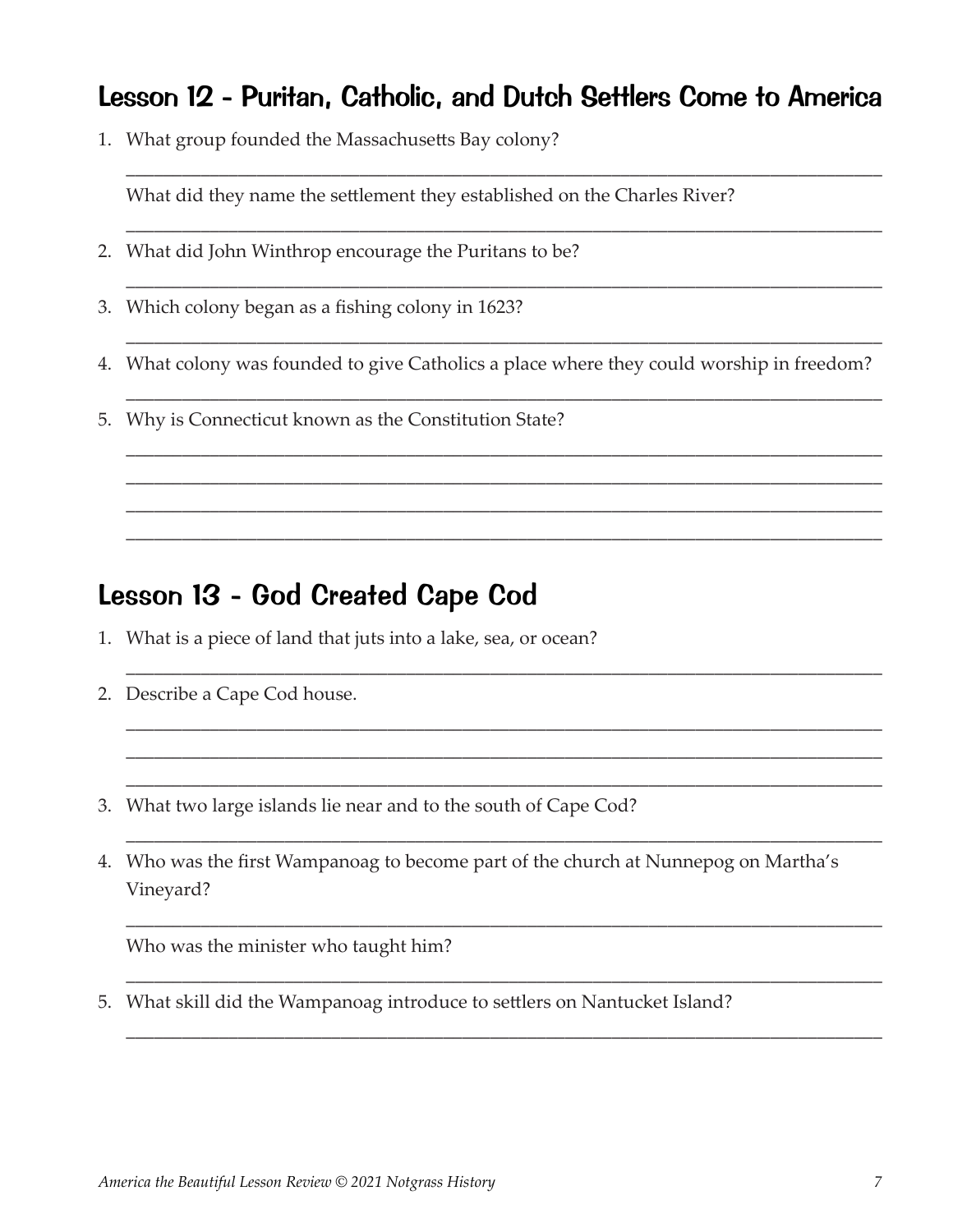# Lesson 14 - Roger Williams, Founder of Rhode Island

- 1. Roger Williams believed that the government and the church should be \_\_\_\_\_\_\_\_\_\_\_\_. He thought that the government should have no \_\_\_\_\_\_\_\_\_\_\_\_\_\_\_\_ over the church and that ministers should have no power over \_\_\_\_\_\_\_\_\_\_\_\_\_\_\_\_\_\_.
- 2. In October 1635, what did officials do to Roger Williams?
- 3. When Roger Williams got to Narragansett Bay, who welcomed him to stay with him and his people?

\_\_\_\_\_\_\_\_\_\_\_\_\_\_\_\_\_\_\_\_\_\_\_\_\_\_\_\_\_\_\_\_\_\_\_\_\_\_\_\_\_\_\_\_\_\_\_\_\_\_\_\_\_\_\_\_\_\_\_\_\_\_\_\_\_\_\_\_\_\_\_\_\_\_\_\_\_\_\_\_\_

\_\_\_\_\_\_\_\_\_\_\_\_\_\_\_\_\_\_\_\_\_\_\_\_\_\_\_\_\_\_\_\_\_\_\_\_\_\_\_\_\_\_\_\_\_\_\_\_\_\_\_\_\_\_\_\_\_\_\_\_\_\_\_\_\_\_\_\_\_\_\_\_\_\_\_\_\_\_\_\_\_

\_\_\_\_\_\_\_\_\_\_\_\_\_\_\_\_\_\_\_\_\_\_\_\_\_\_\_\_\_\_\_\_\_\_\_\_\_\_\_\_\_\_\_\_\_\_\_\_\_\_\_\_\_\_\_\_\_\_\_\_\_\_\_\_\_\_\_\_\_\_\_\_\_\_\_\_\_\_\_\_\_

\_\_\_\_\_\_\_\_\_\_\_\_\_\_\_\_\_\_\_\_\_\_\_\_\_\_\_\_\_\_\_\_\_\_\_\_\_\_\_\_\_\_\_\_\_\_\_\_\_\_\_\_\_\_\_\_\_\_\_\_\_\_\_\_\_\_\_\_\_\_\_\_\_\_\_\_\_\_\_\_\_

\_\_\_\_\_\_\_\_\_\_\_\_\_\_\_\_\_\_\_\_\_\_\_\_\_\_\_\_\_\_\_\_\_\_\_\_\_\_\_\_\_\_\_\_\_\_\_\_\_\_\_\_\_\_\_\_\_\_\_\_\_\_\_\_\_\_\_\_\_\_\_\_\_\_\_\_\_\_\_\_\_

\_\_\_\_\_\_\_\_\_\_\_\_\_\_\_\_\_\_\_\_\_\_\_\_\_\_\_\_\_\_\_\_\_\_\_\_\_\_\_\_\_\_\_\_\_\_\_\_\_\_\_\_\_\_\_\_\_\_\_\_\_\_\_\_\_\_\_\_\_\_\_\_\_\_\_\_\_\_\_\_\_

\_\_\_\_\_\_\_\_\_\_\_\_\_\_\_\_\_\_\_\_\_\_\_\_\_\_\_\_\_\_\_\_\_\_\_\_\_\_\_\_\_\_\_\_\_\_\_\_\_\_\_\_\_\_\_\_\_\_\_\_\_\_\_\_\_\_\_\_\_\_\_\_\_\_\_\_\_\_\_\_\_

\_\_\_\_\_\_\_\_\_\_\_\_\_\_\_\_\_\_\_\_\_\_\_\_\_\_\_\_\_\_\_\_\_\_\_\_\_\_\_\_\_\_\_\_\_\_\_\_\_\_\_\_\_\_\_\_\_\_\_\_\_\_\_\_\_\_\_\_\_\_\_\_\_\_\_\_\_\_\_\_\_

\_\_\_\_\_\_\_\_\_\_\_\_\_\_\_\_\_\_\_\_\_\_\_\_\_\_\_\_\_\_\_\_\_\_\_\_\_\_\_\_\_\_\_\_\_\_\_\_\_\_\_\_\_\_\_\_\_\_\_\_\_\_\_\_\_\_\_\_\_\_\_\_\_\_\_\_\_\_\_\_\_

- 4. What city did Roger Williams found?
- 5. What two freedoms did the Royal Charter of 1663 give to the residents of the Colony of Rhode Island and Providence Plantations?

#### Lesson 15 - Dutch and Swedes in America

- 1. What two bodies of water did Henry Hudson explore in 1609?
- 2. What was the name of the New York colony when the Dutch founded it?
- 3. Who did the Chancellor of Sweden hire to lead a small group of Swedes to America?
- 4. When English ships sailed into the harbor at New Amsterdam, what did the people of New Amsterdam do?
- 5. What colony is named for an island in the English Channel?

**Take the Unit 3 Test on page 98.**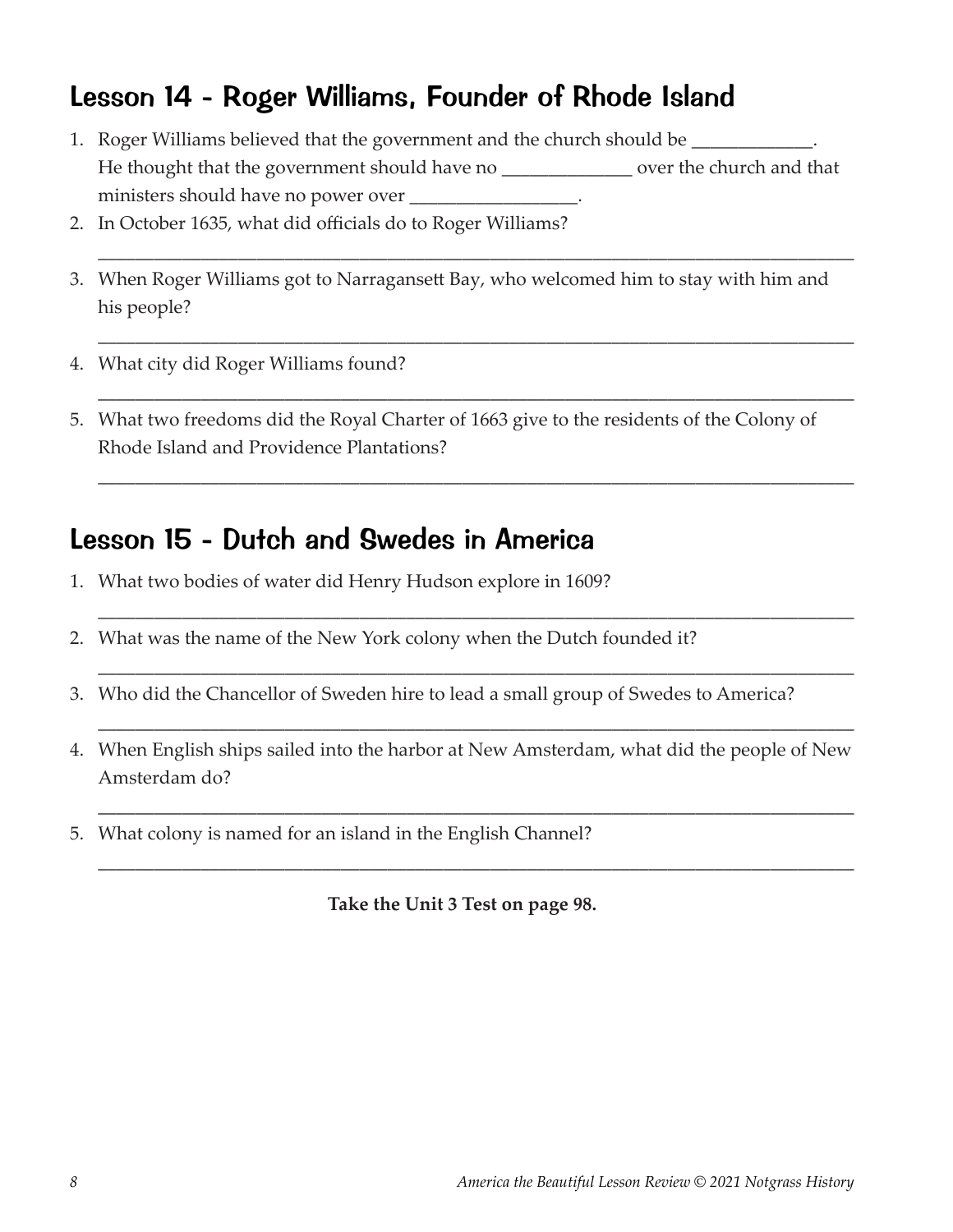# $\star$  Unit 1 Test  $\star$

*Circle the correct answer to each question.*

|                                                                          | 1. The Mississippi River flows into what body of water?                          |                                                                   |                                                           |  |  |  |
|--------------------------------------------------------------------------|----------------------------------------------------------------------------------|-------------------------------------------------------------------|-----------------------------------------------------------|--|--|--|
|                                                                          | a. Gulf of Mexico                                                                | b. Atlantic Ocean                                                 | c. Lake Superior                                          |  |  |  |
|                                                                          | 2. Which mountain range lies a few hundred miles inland from the Atlantic Ocean? |                                                                   |                                                           |  |  |  |
|                                                                          | a. Ozarks                                                                        | b. Appalachians                                                   | c. Rockies                                                |  |  |  |
|                                                                          |                                                                                  | 3. Historians believe that people came to Alaska from what place? |                                                           |  |  |  |
|                                                                          | a. South America                                                                 | b. Mars                                                           | c. Russia                                                 |  |  |  |
|                                                                          | 4. What do historians call the last group of Mound Builders?                     |                                                                   |                                                           |  |  |  |
|                                                                          | a. Navajo                                                                        | b. Mississippians                                                 | c. Protestants                                            |  |  |  |
|                                                                          | 5. What type of home is like an apartment house?                                 |                                                                   |                                                           |  |  |  |
|                                                                          | a. pueblo                                                                        | b. teepee                                                         | c. log cabin                                              |  |  |  |
|                                                                          | 6. What crops did the Hopi grow?                                                 |                                                                   |                                                           |  |  |  |
|                                                                          | a. oranges, kiwi, corn                                                           |                                                                   | b. wheat, soybeans, cotton c. corn, beans, squash, cotton |  |  |  |
|                                                                          | 7. What was a Wampanoag leader called?                                           |                                                                   |                                                           |  |  |  |
|                                                                          | a. chief                                                                         | b. sachem                                                         | c. warrior                                                |  |  |  |
|                                                                          | 8. What did the Wampanoag use to fertilize their corn plants?                    |                                                                   |                                                           |  |  |  |
|                                                                          | a. eel                                                                           | b. apple                                                          | c. herring                                                |  |  |  |
| 9.                                                                       | What did Southeast nations build around their central towns?                     |                                                                   |                                                           |  |  |  |
|                                                                          | a. palisade                                                                      | b. barbed wire fence                                              | c. brick wall                                             |  |  |  |
| 10. In the culture of the Southeast nations, what are the Three Sisters? |                                                                                  |                                                                   |                                                           |  |  |  |
|                                                                          | a. rabbits, deer, bears                                                          | b. corn, beans, squash                                            | c. bows, arrows, blowguns                                 |  |  |  |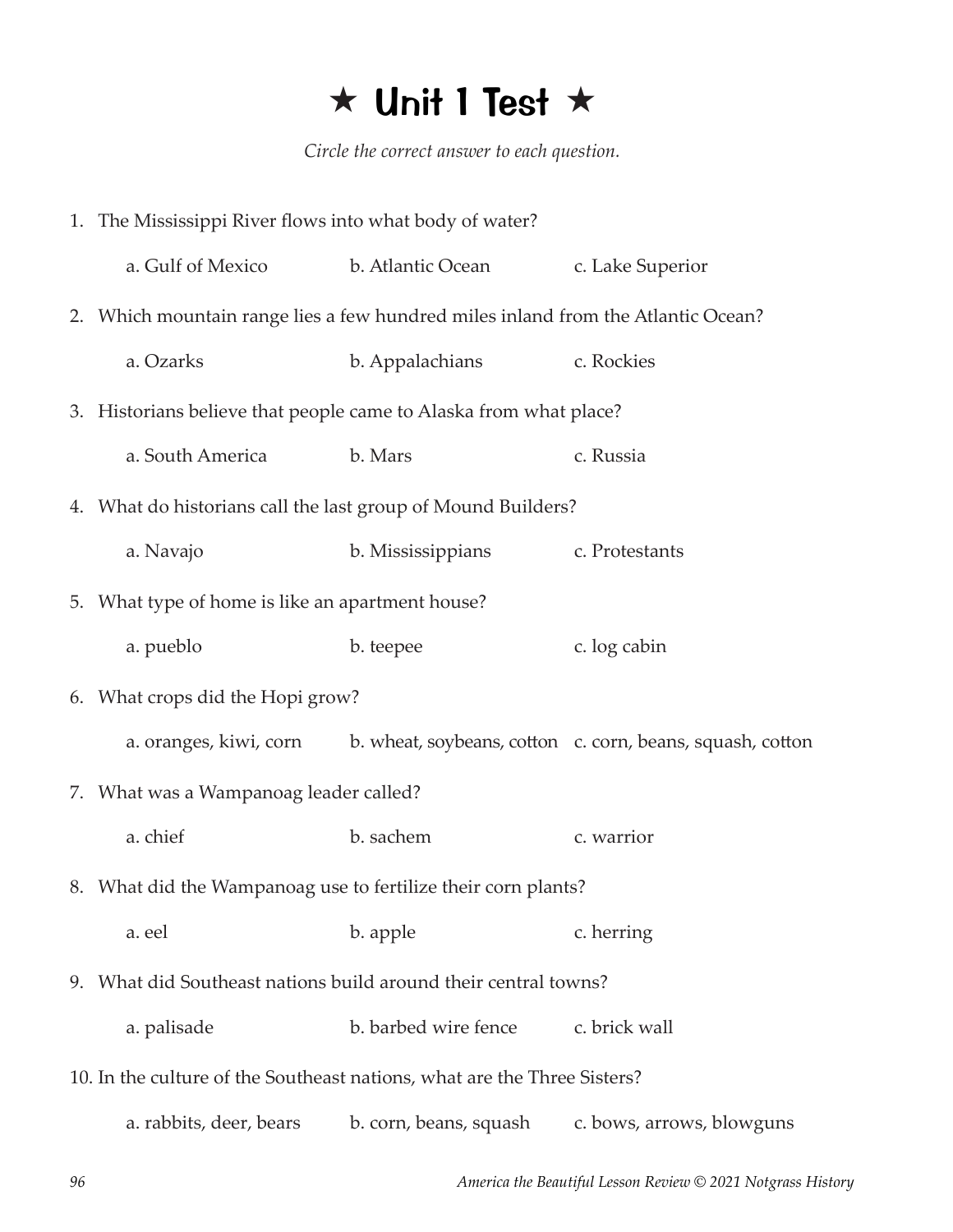# $\star$  Unit 2 Test  $\star$

*Draw a line from each person or place described on the left to the correct name on the right.*

| 1. Viking who came to<br>America                       |  | Juan Ponce de León   |
|--------------------------------------------------------|--|----------------------|
| 2. Italian who came to<br>America in 1492              |  | Hernando de Soto     |
| 3. First Spanish explorer<br>in Florida                |  | Leif Erikson         |
| 4. Spaniard who explored $\bullet$<br>the Southeast    |  | Pocahontas           |
| 5. Persecuted believers<br>from France                 |  | St. Augustine        |
| 6. Oldest European city<br>in America                  |  | Virginia Dare        |
| 7. First English child born $\bullet$<br>in America    |  | New England          |
| 8. First permanent<br>English settlement in<br>America |  | Christopher Columbus |
| 9. Powhatan woman who<br>married John Rolfe            |  | Huguenots            |

- 10. Northeast region named by John Smith
- $\bullet$  Jamestown  $\bullet$